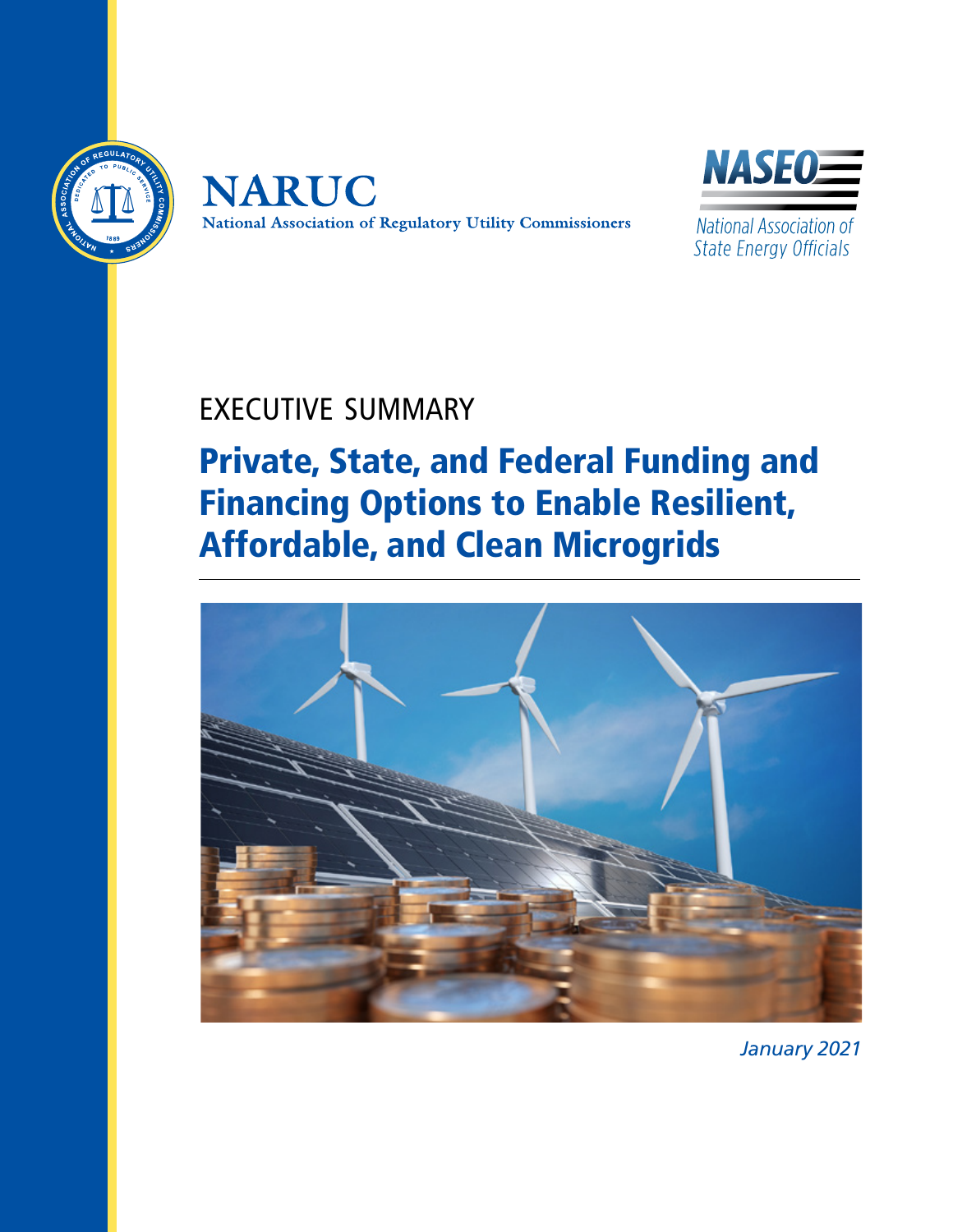## Executive Summary

In fall 2019, the National Association of Regulatory Utility Commissioners (NARUC) and the National Association of State Energy Officials (NASEO) initiated a joint Microgrids State Working Group (MSWG), funded by the U.S. Department of Energy (DOE) Office of Electricity (OE). The MSWG aimed to bring together NARUC and NASEO members to explore the capabilities, costs, and benefits of microgrids; discuss barriers to microgrid development; and develop strategies to plan, finance, and deploy microgrids to improve resilience.

Based on member input, the MSWG developed two companion briefing papers to answer key questions about microgrids: (1) *User Objectives and Design Approaches for Microgrids: Options for Delivering Reliability and Resilience, Clean Energy, Energy Savings, and Other Priorities and (2) Private Sector, State, and Federal Funding and Financing Options to Enable Resilient, Affordable, and Clean Microgrids*. Read together, these resources provide readers with an understanding of both why and how customers—whether an investor-owned, cooperative, or municipal utility; federal, state, or local government entity; individual or group of residential, commercial, and/or industrial customers; or other organization—select, design, and pay for microgrid projects.

A microgrid consists of a facility or group of facilities and power sources on a single property or adjacent properties that are electrically connected to each other and can connect or disconnect from the larger electric grid to function independently in case of electrical grid service interruptions. Microgrids can confer many benefits to state and local governments, including increased community resilience during natural disasters and power generation from cleaner fuel sources.<sup>1</sup> However, the upfront costs of microgrid development, the novelty and complexity of projects, and the misperception of microgrids as useful only in disaster scenarios pose challenges for public and private sector entities wishing to invest in these technologies.

Nevertheless, microgrids offer a variety of value streams that microgrid developers can leverage to mitigate financial risk and make projects more compelling for investors. Demand response program participation, electricity exports, and local energy market participation, in addition to the energy savings potential of the critical facilities connected by the microgrid, make microgrids an intriguing option for public and private capital to finance.<sup>2</sup>

Many microgrid projects to date have involved some form of co-investment between the public sector and private sector partners. Thus, a growing number of public-private partnership financing structures are now available to help provide capital for microgrid development. These products can provide the up-front capital needed to deploy microgrids while offering specific payback options that take advantage of potential revenue streams the microgrid may offer. Public-private partnership structures that state and local governments have used to finance microgrids include:

- Energy-as-a-Service an off-balance sheet transaction that pays for itself using the project's own energy cost savings;
- Energy Savings Performance Contracts a contract with an Energy Service Company (ESCO) that provides a guaranteed level of energy savings that pays for the upgrades done by the ESCO; and
- Commercial Property Assessed Clean Energy a financing product where commercial and industrial building owners repay upfront capital loans through a voluntary assessment on their properties.

For more information on use and design cases for microgrids, please see the companion paper to this report, Zitelman, Kiera, Rep. User Objectives and Design Options for Microgrids to Deliver Reliability and Resilience, Clean Energy, Energy Savings, and Other Priorities. National Association of Regulatory Utility Commissioners and National Association of State Energy Officials, December 2020.

<sup>2</sup> Stadler, Michael et al., Rep. Value Streams in Microgrids: A Literature Review. Lawrence Berkeley National Laboratory, p.4, October 2015. [https://eta-publications.lbl.gov/sites/default/files/value\\_streams\\_in\\_microgrids\\_a\\_literature.pdf](https://eta-publications.lbl.gov/sites/default/files/value_streams_in_microgrids_a_literature.pdf)

<sup>1</sup> | Private, State, and Federal Funding and Financing Options to Enable Resilient, Affordable, and Clean Microgrids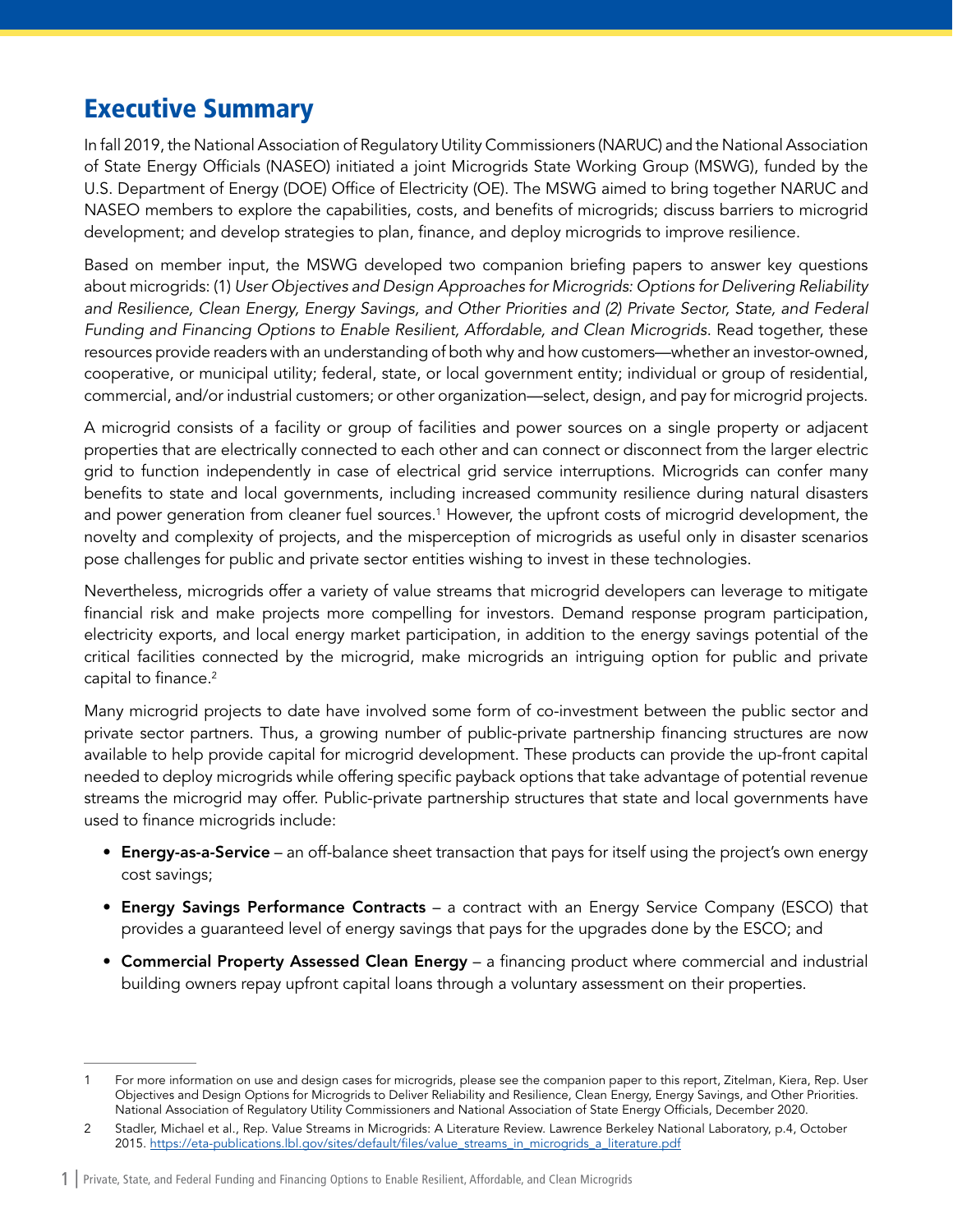Due to the relative novelty of microgrid development, public funds may be necessary to reduce the risk of projects or fill in gaps that private capital is unwilling or unable to finance. States with successful microgrid programs have used various sources of public capital to ensure the timely development of microgrids, including through:

- State Energy Revolving Loan Funds State Energy Revolving Loan Funds (RLFs) are run by many State Energy Offices and can provide capital at low interest rates to fund parts of the microgrid construction process. State Energy Program (SEP) funds can support both RLFs as well as grant and incentive programs;
- Grant and Incentive Programs States can use grants and other incentives to subsidize various stages of the microgrid development process. Grants are more commonly used at the beginning of the process, whereas incentive programs are useful at enticing private capital to invest in microgrids when they would not choose to otherwise;
- State-Supported Green Banks States can establish these entities with public funds and charge them with deploying capital to various financeable clean energy projects, including microgrids;
- Green Bonds States can use General Obligation or Revenue Bonds to raise capital for specific climate or environmentally-focused projects; and
- Competitive Grants States can offer grant funding as an incentive for developers who work with local governments to develop microgrids that meet specific criteria.

States can also leverage other revenue streams to provide funding and financing for microgrids. U.S. SEP funds have supported state energy offices' analytical and planning activities toward microgrid development and have assisted in the deployment of financing programs that can support microgrid construction. Federal funds, like those allocated for the Federal Emergency Management Agency's (FEMA's) Pre-Disaster Mitigation program, offer significant opportunities to fund microgrid development for critical facilities. For those states that participate in carbon pricing regimes, the revenues from those programs can also be used to fund microgrid development. States can also use legal settlement funds to fund RLFs, as is the case in Nebraska and Texas, whose RLFs are capitalized with petroleum escrow violation funds.

As microgrids grow in use, $^3$  coordinated funding from multiple programs could be needed. State Energy Officials and Public Utility Commissioners can develop and establish regulatory regimes that allow for the monetization of various microgrid capabilities and to enable existing financing mechanisms to finance microgrid development. Actions State Energy Offices (NASEO's members) and Public Utility Commissions (NARUC's members) could take include:

- 1. Developing new rate structures that microgrids can use to develop predictable revenue streams. Microgrids are able to use demand response and cost savings from time-differentiated rates to produce revenue, but if a state's regulations do not allow for those options, then private capital may find financing microgrids less attractive. Several states are also developing microgrid-specific tariffs that account for the ancillary services microgrids can provide to the distribution-level grid, or that recognize the potential for a microgrid to act as a non-wires alternative to a grid investment, which can provide additional revenue. State Energy Offices and Public Utility Commissions can work to develop rate structures that reward microgrids for the services they provide to the grid.
- 2. Enabling public-private capital financing options as a first step to provide more alternatives for microgrids to source capital. Commercial Property Assessed Clean Energy (C-PACE) and Energy Savings Performance Contracts (ESPCs) are both methods that microgrid developers can potentially leverage to

<sup>3</sup> "DEE-Dollar and Energy Saving Loans." Nebraska Department of Environment & Energy. Accessed November 30, 2020. <https://neo.ne.gov/programs/loans/loans.html>and "LoanSTAR Revolving Loan Program." Texas Comptroller of Public Accounts. Accessed November 30, 2020. <https://comptroller.texas.gov/programs/seco/funding/loanstar/>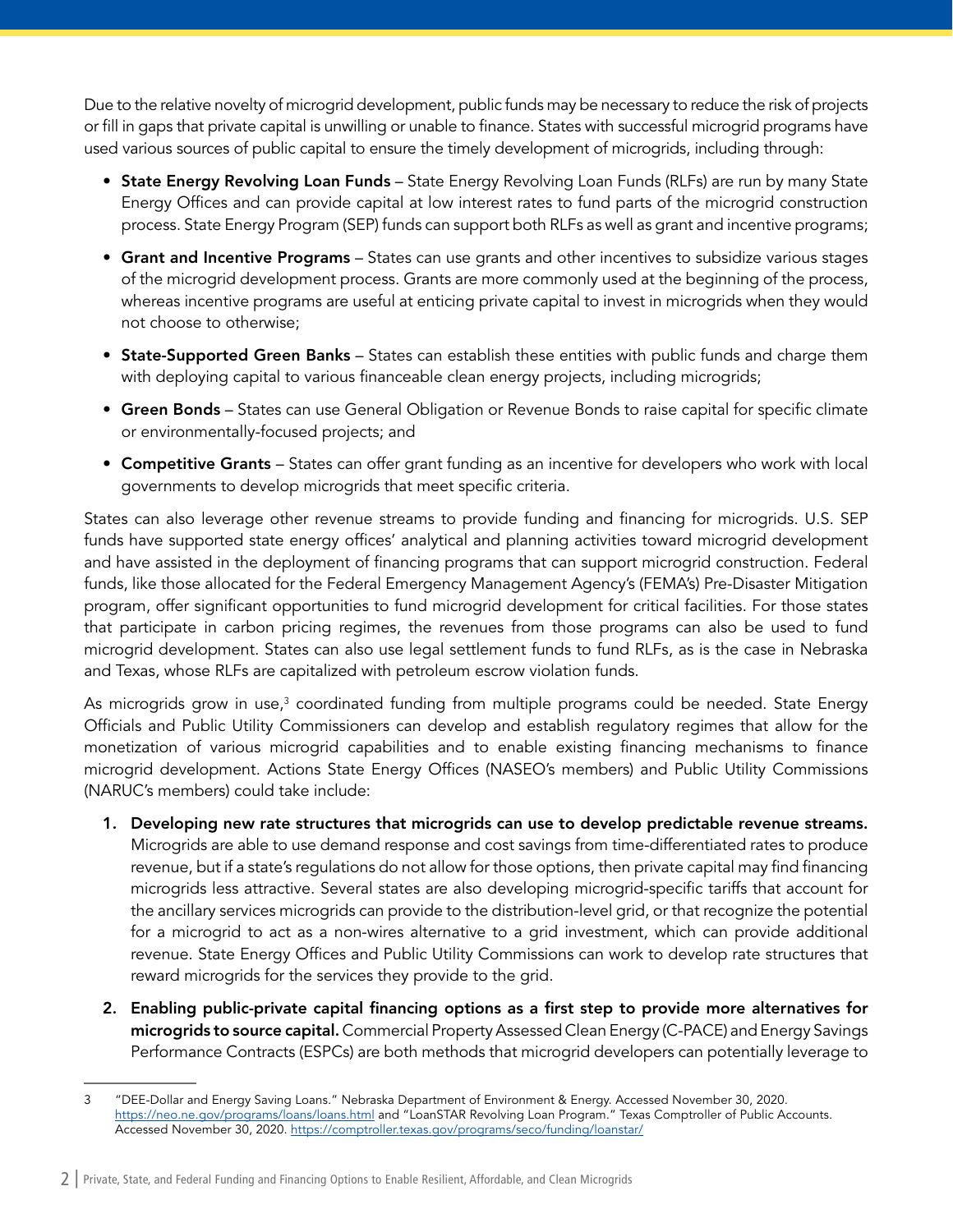allow customers to finance energy efficiency and renewable energy improvements. However, C-PACE financing is not yet authorized in some states and, even in states with enabling legislation, many are still in the process of developing C-PACE programs. Ensuring that C-PACE is a viable financing option can provide microgrid developers with additional flexibility to source capital. Additionally, many states lack effective, robust ESPC programs, which provide the level of support and technical assistance microgrid owners need to successfully leverage that financing mechanism. This lack of support limits the potential use of ESPC for potential microgrid customers in many states. State energy offices can manage robust ESPC programs and oversee third-party C-PACE administrators, and are well-positioned to develop policies and programs to support these financing options.

- 3. Providing public funding at key points in the microgrid financing process to reduce private investment risk in microgrid development. Public funding has been a key component of many states' microgrid efforts to date, because it supports the development of microgrids in the early design stages when fewer investors are willing to provide capital due to real or perceived risks $^4$  including regulatory uncertainty, uncertain utility support, and a high required level of technical expertise by designers, which can increase costs. Targeted public financial support makes microgrids for local governments and the Municipals, Universities, Schools, and Hospitals (MUSH) market a more attractive investment proposition for private capital providers than for projects with no public backing.5 State Energy Officials, through the use of grants, incentives, and State Energy RLFs, have the tools needed to provide capital to fill in funding gaps and support microgrid development from inception.
- 4. Providing comprehensive technical assistance and support for customers considering various funding and financing options. Private financing arrangements through ESPC and C-PACE can involve multiple steps and parties to finalize, making them complex transactions that can confuse potential microgrid developers and customers. States can provide technical assistance and support for parties working with unfamiliar financing products, to help guide them through these processes. Additionally, many of the options discussed in this report can be combined and information about how/when/where to blend many of these mechanisms together to achieve the outcomes customers need would lessen an information gap hindering microgrid development and deployment. State Energy Offices can and do provide technical assistance, education, and other forms of support to customers using ESPC and C-PACE throughout the financing process.
- 5. Ensuring that regulatory certainty for microgrids is present to support investor plans. One barrier to accessing financing for microgrid projects is a lack of regulatory certainty towards how microgrids are treated. Microgrids, especially those serving multiple customers, do not fit into categories established by Public Utility Commissions for traditional electric utilities.<sup>6</sup> Public Utility Commissions and State Energy Offices could work to ensure that there is clarity around how the microgrid operator is regulated, provide clear processes and/or timelines for microgrid interconnections that can be enforced, and develop new microgrid rate structures and pilot programs. Regulatory certainty is key for developers to obtain financing from investors for microgrid projects.
- 6. Empowering underserved communities to finance microgrids to meet their needs. Hyper-local community needs can be met through participation in microgrids through operation or asset ownership and as a result incorporate community voices, needs, and employment in microgrid planning and

<sup>4</sup> Wood, Elisa. "Microgrid Investment in U.S. to Reach \$12.5B: GTM Research." Microgrid Knowledge, November 30, 2017. <https://microgridknowledge.com/microgrid-investment-gtm/>

<sup>5</sup> MUSH stands for Municipalities, Universities, Schools, and Hospitals. These customers constitute a significant opportunity to deploy campus microgrids.

<sup>6</sup> Hoffman, Steve, and Charles Carmichael. Issue brief. Six Barriers to Community Microgrids and Potential Ways Developers Can Surmount Them. Hoffman Power Consulting, September 30, 2020. [https://hoffmanpowerconsulting.com/wp-content/](https://hoffmanpowerconsulting.com/wp-content/uploads/2020/10/Microgrid-Best-Practices-White-Paper-Hoffman-Power-Consulting-2020.pdf) [uploads/2020/10/Microgrid-Best-Practices-White-Paper-Hoffman-Power-Consulting-2020.pdf](https://hoffmanpowerconsulting.com/wp-content/uploads/2020/10/Microgrid-Best-Practices-White-Paper-Hoffman-Power-Consulting-2020.pdf)

<sup>3</sup> | Private, State, and Federal Funding and Financing Options to Enable Resilient, Affordable, and Clean Microgrids